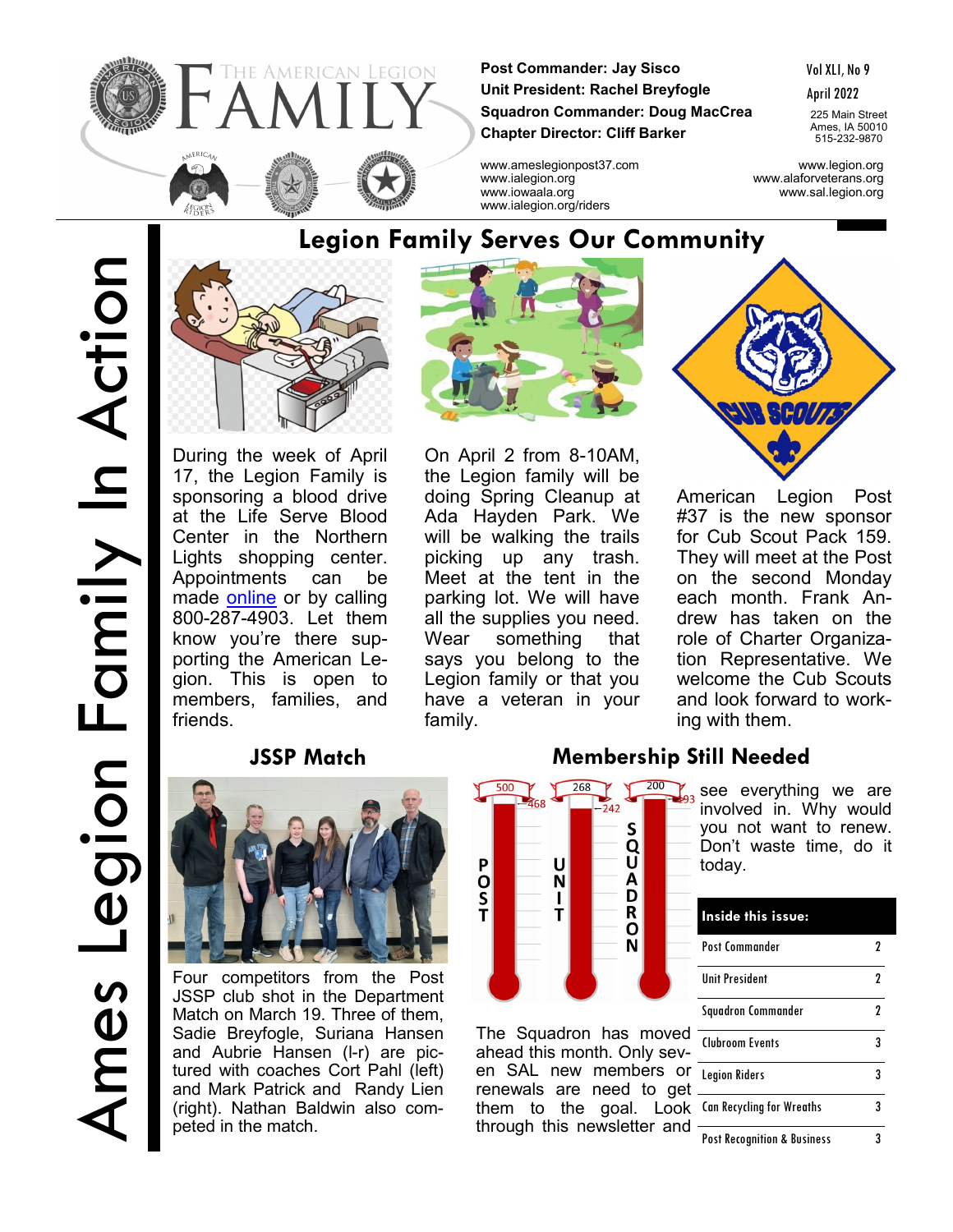a nominating committee for officers for the 2022-2023 year. If you're interested in serving, let someone on the leader-

The Legion is the new sponsor for Cub Scout Pack 159. They will be meeting at the Post on the second Monday of the month. Frank Andrew has taken on the role of Charter Organization Representative, basically the Post liaison with the Pack. We welcome the Cub Scouts and look forward to working with them. Finally, it can never be said enough, **Thank You!** Your support of the Post, whether it be coming into the Club Room, having dinner on Wednesday night or on Steak Night, volunteering your time, or making a monetary donation, is what makes it possible for us to serve not only Veterans, but the community in which we live. Simply renewing your membership goes a long way in helping, so if you haven't already, please consider renewing your Legion membership. Members make it all hap-

ship team know.

pen! Thank You!

## **Post Commander Jay's Comments**

Hello and welcome to Spring! I hope this finds everyone in our Legion family doing well. If there is anyone out there that needs assistance in anyway, know that your Legion family stands ready to help in any way we can, just let us know what you need. Members and their families never stand alone.

April looks to be a fairly busy month. We open with our regular monthly Steak Dinner on Saturday, April 2. If you haven't been able to make it to a Steak Dinner, you should come on down. The New York Strip Steaks are delicious, not to mention the fried butterfly shrimp, and ham steaks. Remember April and May are your last two chances before we break for the summer, then you'll have to wait until September. Hope to see you there.

Also on April 2, the Legion family will be doing Spring Cleanup at Ada Hayden Park from 8-10 AM, one of the many things we do to provide service to the community. Come out and enjoy the weather and help keep the park looking good.

The Sons have their biscuits and gravy breakfast on April 9 and at the same

April is known as the Month of the Military Child. This month we take time to honor the sacrifices made by military families worldwide, with an emphasis on the experience of the dependent children of military members serving at home and overseas. April 14th is known as "Purple Up" Day, where one is encouraged to wear purple in support of military kids. As a unit we also helped support them by bringing items for a Birthday Box for children of the deployed. Those items were taken to the 6th District Juniors Conference and

March Madness is just about over and spring appears to have arrived. It is April and many of us are starting to get back outside to enjoy the nice weather after a cold winter.

April also means Easter celebrations and our annual Spring Biscuits & Gravy Breakfast – this year on April  $9<sup>th</sup>$ . I encourage SAL Member to get the information out amongst your friends, family and co-workers about this event, along with the Auxiliary's Spring Bake Sale. Both events are key fundraisers for each group and allow us to sponsor scholarships and provide grants in suptime you'll be able to pick up some homemade baked goods from Auxiliary bake sale. Come on out and support the Legion family.

During the week of April 17, the Legion is sponsoring a blood drive at the Life Serve Blood Center in the Northern Lights shopping center behind Walmart on North Grand. You can make appointments online and when you go in you simply need to let them know you're there supporting the American Legion. This is open to members, families, and friends. We would like to do this on a recurring basis.

The Ames Post is hosting the Sixth District Conference on April 23. The Conference is actually being held in Gilbert and will begin at 8:30. The Legion will meet at the Gilbert/Franklin Fire Department Community room and the Auxiliary will meet up the street at the Gilbert Lutheran Church. Lunch will be available at the Fire Department following the conference. With all that said, I've probably stolen some thunder, but as a professor I had once said, "repetition reinforces retention".

April also means its time to put together

### **Unit President Rachel's Comments**

assembled last month.

We will be having our annual Bake Sale in conjunction with Squadron's Breakfast on April 9th. We're looking forward to having this event as we haven't been able to have many fundraiser's the past 2 years, so now's the time to step up and help raise money to support our veterans!

Are you keeping track of your volunteer hours? Please email them to [AmesUnit37@gmail.com.](mailto:AmesUnit37@gmail.com) These include any hours volunteered not only

#### helping our Veterans, but also in any of the program areas. All hours need to be turned in by April 30th.

Again, we'd like to get as many members to the April meeting as possible. We have a couple of important items that need input and possible action upon. Among these items include electing delegates to the District Conference. The District Conference will be held on April 23rd at Gilbert Lutheran Church. Please plan on attending our meeting April 5.

### **Squadron Commander Doug's Comments**

port of area veterans, their families and our youth. So please, come out and join us for Biscuits & Gravy and give generously – it is free will donation.

It is also that time of year when we start looking for members to step up and help lead the Squadron in the coming year. If you are interested in helping lead our Squadron next year, please email me at [dmaccrea@gmail.com](mailto:dmaccrea@gmail.com) and I will pass your name along to the Nominating Committee. It only takes a couple of hours a month to make a positive difference in our Squadron and guide us to bigger and better things through-

out the year. Your participation makes a difference, and your ideas and support are critical in enabling the Squadron to be successful. I hope that you will give serious consideration to being part of our leadership team and attending our monthly meetings.

We will be resuming our monthly attendance raffle at the April Meeting, so there is some more incentive for you to consider attending a Squadron Meeting. I hope to see you at our Squadron Meeting on April 12<sup>th</sup>.

Have a great April and I hope to see you at the Post!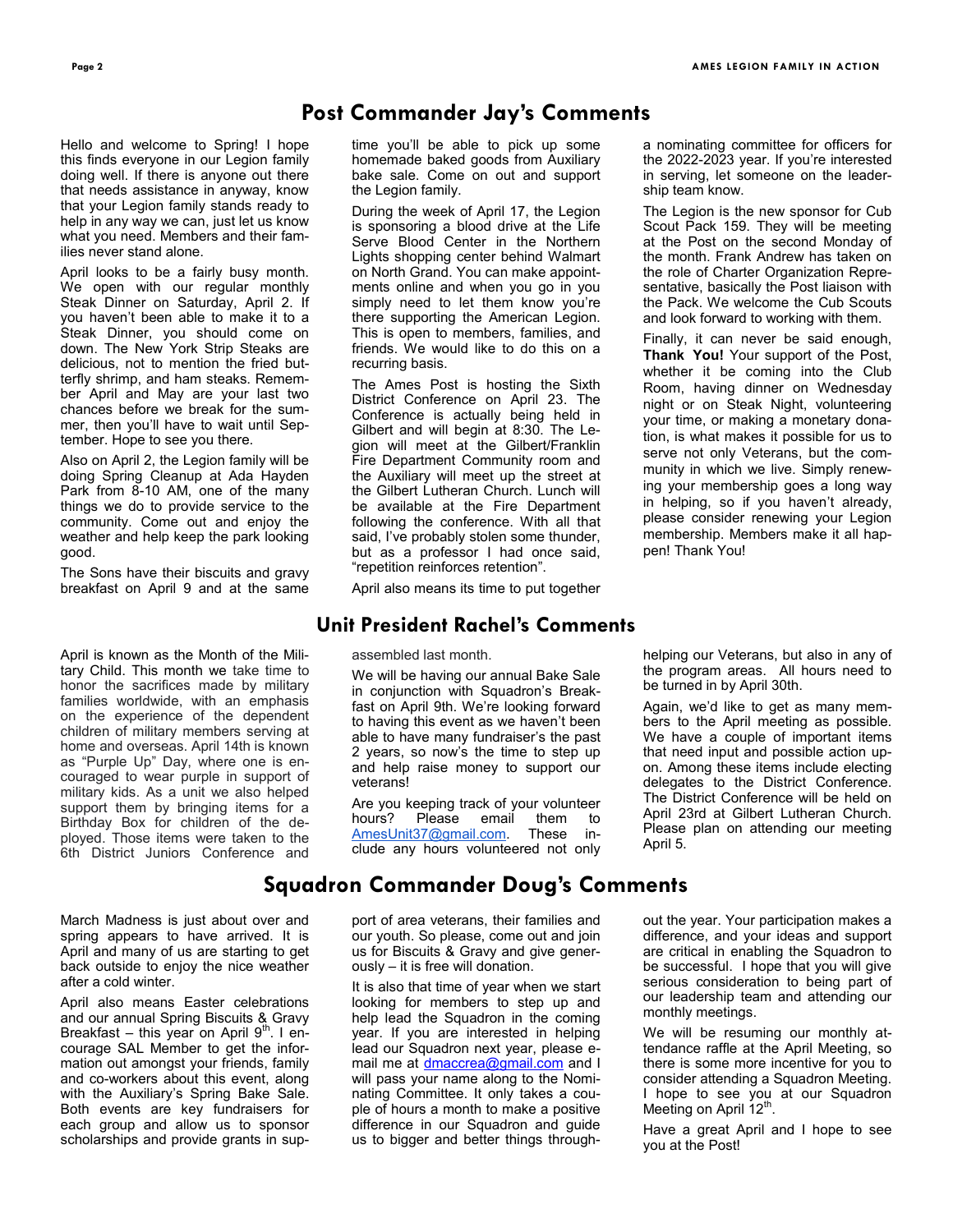Spring is here!! The last couple days have just been gorgeous outside. It is so nice to get out and about and enjoy some fresh air. The clubroom has seen an increase in people and sales and we are so grateful!! We have had some great crowds to watch ISU in the tournament and it has been so fun. Thank you to everyone for your support! Our Wednesday meals continue to be a hit! Please remember that if you want to make sure you get something to call ahead and reserve your meal. It is Spring so that means it is time for Tacos!! Join us Tuesday nights and enjoy a walking taco for just \$4.

**Tenderloin Basket Night- Friday, April 22-5-7pm**. Join us for a Breaded



#### Speaking of<br>cans... The cans. Wreaths Across America committee is having a can drive to fund raise for the 1800 wreaths needed for this year. If you have bags or

Tenderloin Sandwich with all the fixings and fries for \$7

**Baked Potato Bar-Friday, April 29-5- 6:30pm**. Get a large potato and fill it with all your favorite toppings for just \$5



Thanks to all that **TUANK VOU** help make all the events in the clubroom possible! We appreciate you and all you do!

Sandy and Mike Deacon, Russ and Vicki Belz, Julie Rinard, Bill Donovan, Tom Fowler, Ken Woodley, Rodger VanVoorhis, Colten Christiansen and Addison Donovan.

boxes of cans and bottles laying around from winter, we will happily take them from you. Bring them to the post for the April 9 Biscuits and Gravy breakfast, or reach out to us if you have too many and we can pick them up. All we ask is the plastic and glass be separate from the cans. We will be in the back lot, and can sort small amounts but our space is limited for it.

### **Post Celebrates Long-Term Members**

**Cans Redeemed for Wreaths**

**Clubroom News**

Two members of the Ames Post will be recognized for their loyalty to the Post and The American Legion at the April meeting. Steve Reinsch and Floyd Christofferson have both reached their 50th consecutive year of membership.

We have special certificates that have been received from National Headquarters marking their achievements. Floyd has been invited to the April meeting for

the presentation. Steve lives in the Sioux City. We will make arrangements for Steve's certificate to get to him.

Fifty consecutive years of membership shows the loyalty these two Legionnaires have shown to the Post and to the organization. Beyond that membership, Floyd also served as Post Commander for two terms in 1982-1984.

### **USS Iowa Update**

At the September Post meeting, a resolution requesting that the State of Iowa appropriate \$100,000 toward the commissioning of the submarine USS Iowa was approved.

That resolution went on to Department where it was approved and legislation requested. That legislation has moved forward with the amount increased to \$200,000. The amount has since been lowered to \$150,000 with the money to come from half from the general fund and half from the veterans trust fund.

It is the position of the Post expressed in a resolution at the March meeting that we oppose taking money from the veterans trust fund for this purpost and that the entire amount should come from the general fund.

### **Special Executive Board Meeting**

A special meeting of the Post Executive Board will be held at 6PM on April 14 to consider action changing the quorum requirement for meetings.

### **Legion Riders**

Let's ride! The roads are clearing off and by the number of bikes out, including us, I'm calling it riding season.Let the fun begin.

Last month saw one of the highest attended riders meetings in years. Over half of our membership were there. Thank you all!, because together we are on track to have one of our most active years ever. We've confirmed the stops and route for the Sleeping Angels Ride we've been asked to lead on May 7. We have the 3rd Annual ALR Ride to the Rock on June 4th, The 6th District Legacy Ride on June 11th, and the Ride for the USS Iowa in still in planning.

Our dinner rides are starting soon too, first up is a Riders favorite, May 8th we ride to Pickles Pub in Kamrar. We'll leave from the back lot at 430 sharp. Our three Road Captains are always on the lookout for new places to go, if you have a recommendation don't hesitate to let us know. We're always looking to help small business whenever we can.

Our VetWorking event was a success and we plan to do another in the future for sure. Thanks to all those that came out and those that helped spread the word of the event.

Something new this year is our support of HERO (Healing at English River Outfitters. For those unfamiliar, English River Outfitters is part of the healing process for veterans. The priority is to help foster a healthy readjustment back to civilian life through a positive outdoor experience. Veterans and families served at English River Outfitters experience a variety of therapeutic, groupbased activities designed to re-establish confidence, hope, and health. In addition to our weekend retreats for veterans, we also hold special programs to serve children from Gold Star families, as well as ladies-only veteran camp-out events.For more information let me know or visit englishriveroutfitters.org.

If a member of the Ames post is involved in an organization or activity that needs or could use some help please let us know. We would love to find a way to help any of the causes that are part of our post first, but any cause organization is open for consideration..

Again, as the 2022 riding season gets into full swing, remember that you need not have a motorcycle to join us in what we do. Become a supporter!

Ride often, and ride safe my friends, Cliff B. ALR Director.